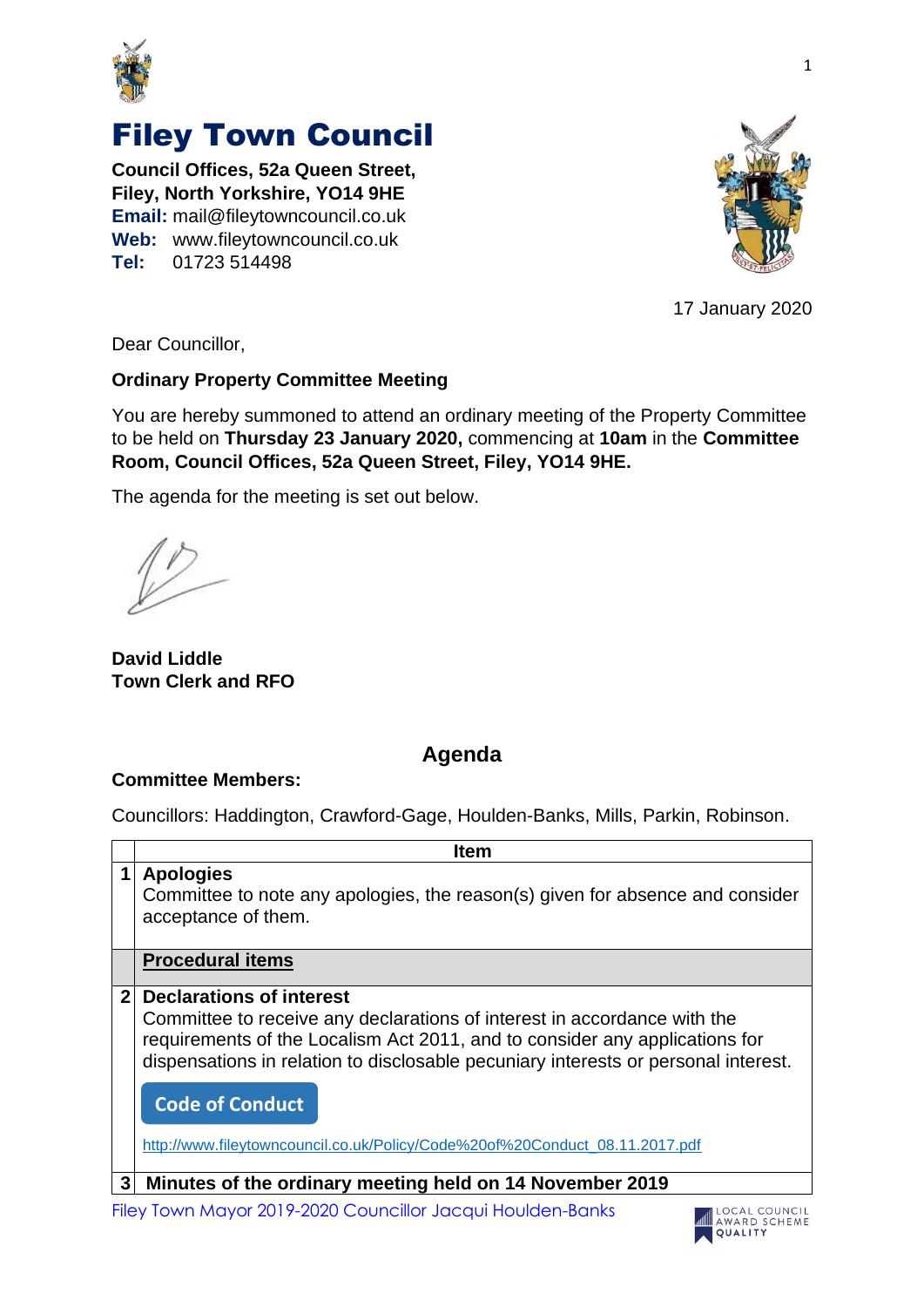

|                | Committee to consider approving the minutes as a true and accurate record.                                                                                     |
|----------------|----------------------------------------------------------------------------------------------------------------------------------------------------------------|
|                | <b>Minutes</b>                                                                                                                                                 |
|                |                                                                                                                                                                |
|                | https://fileytowncoucil.sharepoint.com/:b:/g/Filey%20Town%20Council/Ed                                                                                         |
|                | bOZpfNhMFLj_lwGb0QE3IBWY4dF0qYKnTaSWQ3AX86Jw?e=EdOtfg                                                                                                          |
|                | <b>Business items</b>                                                                                                                                          |
|                |                                                                                                                                                                |
| 4              | Queen Street Garden (A visit to the garden is recommended at this time to<br>ensure all members fully understand the potential project)                        |
|                | A report has been received from Alan Wood and partners regarding the recent                                                                                    |
|                | survey. Jack Lawtry from Alan Woods is to attend the meeting at 10:00am to                                                                                     |
|                | provide an explanation to the committee regarding the report.                                                                                                  |
|                | The link to the report is below.<br>https://fileytowncoucil.sharepoint.com/:b:/g/Filey%20Town%20Council/EV                                                     |
|                | 73rttUFn1OquXuafpiG9EBc3Kx9OvZGDPLbgB56CGKnw?e=7VNX3Q                                                                                                          |
|                |                                                                                                                                                                |
| 5 <sup>1</sup> | <b>Council Offices</b>                                                                                                                                         |
|                | A) Health & Safety Report<br>Committee to understand the current situation regarding Health and Safety                                                         |
|                | Management. ELAS the Councils H&S advisor visited site for an inspection                                                                                       |
|                | which was extremely positive with all general recommendations actioned.                                                                                        |
|                | Specific attention was made to the Fire Risk assessment where two actions                                                                                      |
|                | were outstanding both with regard to training of staff in Fire extinguisher training<br>and H&S awareness.                                                     |
|                |                                                                                                                                                                |
|                | <b>B) Windows</b>                                                                                                                                              |
|                | The work on the replacement windows will commence as soon as the weather<br>and daylight hours improve.                                                        |
| 6 <sup>1</sup> | Work arising from the Museum visit.                                                                                                                            |
|                | This work is planned to be done during the closed season; the work was                                                                                         |
|                | postponed due at the end of last year due to the inclement weather.                                                                                            |
| $\mathbf{7}$   | Lawns Cemetery- Work suggest to the Council by Yorkshire in Bloom                                                                                              |
|                | following the judging of the event last year                                                                                                                   |
|                | The Council received a recommendation report from Yorkshire in Bloom                                                                                           |
|                | following the judging of the event last year. The link below is to a copy of the                                                                               |
|                | report and an estimate for the work suggested. The Committee to consider the<br>report and the whether to proceed with the work.                               |
|                |                                                                                                                                                                |
|                | https://fileytowncoucil.sharepoint.com/:b:/g/Filey%20Town%20Council/EdjyBgLr                                                                                   |
|                | -pxAj87CuA2zzNEBIPZfeQfl1za6dNqbOYv_jw?e=33c5yj                                                                                                                |
| 8              | <b>Flower beds on Scarborough Road</b>                                                                                                                         |
|                | The preferred options for the replanting of the flower beds on Scarborough                                                                                     |
|                | Road and been informed to SBC by both FTC and Filey in Bloom. Mr. Chris Roe                                                                                    |
|                | is to attend the meeting at 11:00am to explain the resource implications of these<br>options and to provide additional information regarding the alternatives. |
|                |                                                                                                                                                                |
|                |                                                                                                                                                                |